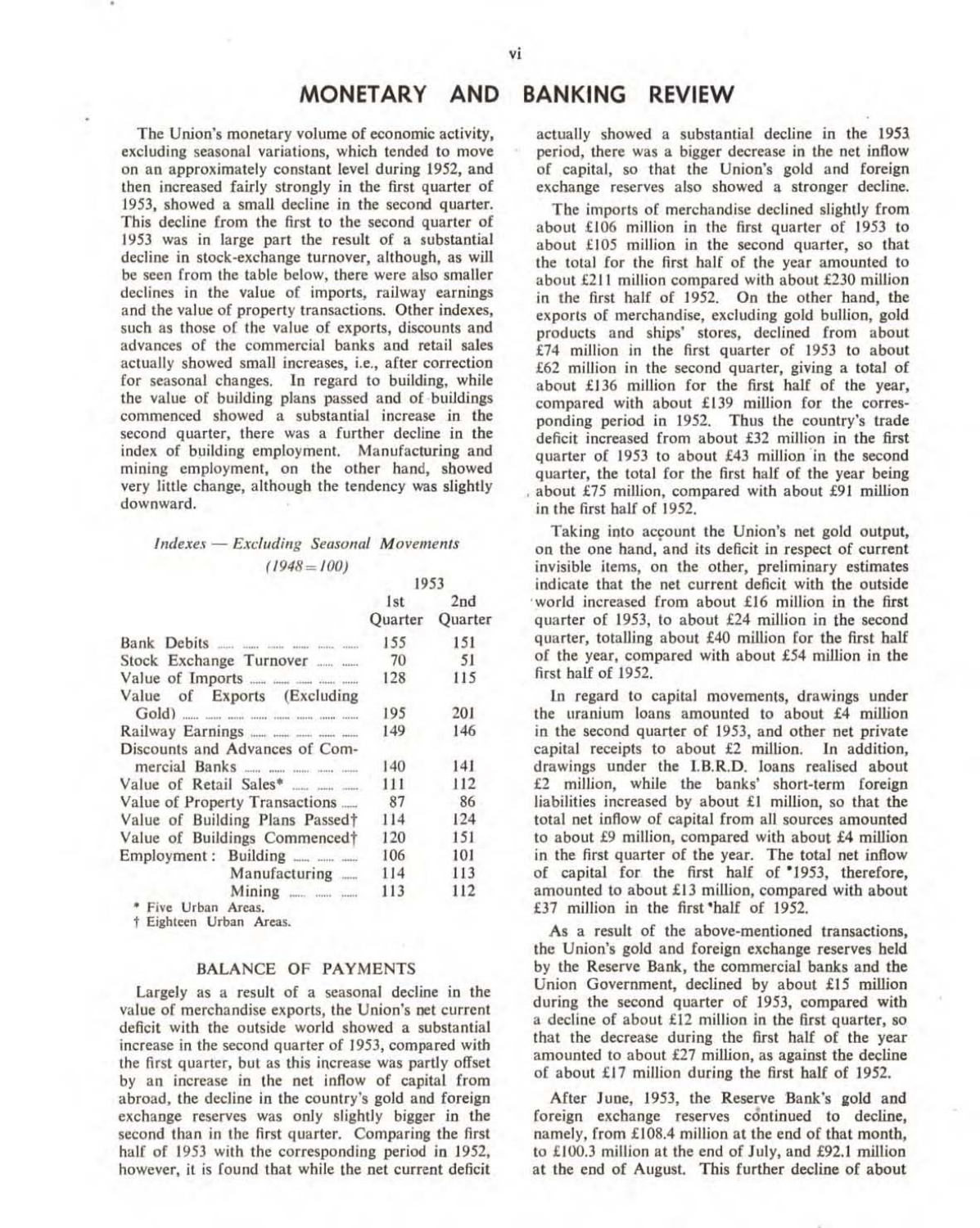£16 million during July and August appears to reflect the continuation of a low level of capital inflow as well as of a substantial current deficit which is largely accounted for by the seasonally low level of merchandise exports at this time of the year and by a relatively high level of imports.

### MONEY IN CIRCULATION

The quantity of money in circulation in the Union, which showed a declining tendency during the first nine months of 1952. and then increased to £439.3 million at the end of that year, and £439.9 million by the end of February, 1953. tended to decline again thereafter, the amount falling to £421.8 million at the end of July.

The decline of about £15 million in the money supply during the first seven months of 1953. which was made up of declines of about £14 million and  $£2$  million in the amounts held by the Government and the private sector, respectively, as against an increase of about £1 million in the amount held by the foreign sector, was largely the net result of a decrease, on the one hand, of about  $£30$  million<sup>\*</sup> in the Reserve Bank's gold and foreign exchange holdings, and increases, on the other hand, of about £11 million and £4 million in Reserve Bank and commercial bank credit, respectively. In regard to the last-mentioned. there was actually an increase of about £16 million in the banks' discounts and advances. but their balances wilh the National Finance Corporation declined by about £12 million, while their investments showed practically no change.

### COMMODITY PRICES

After declining from a peak of 152.2 in November, 1952, to 146.9 in March, 1953, the index of wholesale prices for all goods (base:  $1948 = 100$ ) increased again to stand at 148.9 in July. The upswing after March, 1953, was accounted for by increased prices in the case of Union goods, the index of which, after falling from a peak of 145.1 in November, 1952, to 138.9 in March, 1953, increased to 143.3 in July. On the other hand, the index for imported goods, which started to decline after June, 1952, falling from 162.2 in that month to 155.1 by March, 1953, continued to decline to 152.9 in July.

The index of retail prices (base:  $1948 = 100$ ), which also declined slightly from 129.5 in November, 1952, to 127.8 in February, 1953, increased thereafter to 131.0 in June and then showed a small decline to 130.4 in July. These movements were largely the result of changes in the prices of food.

> T, W, de Jongh, Statistician.

<sup>\*</sup> The actual decline in the Reserve Bank's gold and exchange holdings during this period amounted to £34.4 million, but from this must be deducted the net repayment by the Reserve Bank of the dollar credits and Swiss loans referred to in the June review, which amounted to £4.1 million and which did not affect the quantity of money in circulation. See footnote (1) to Table XVI.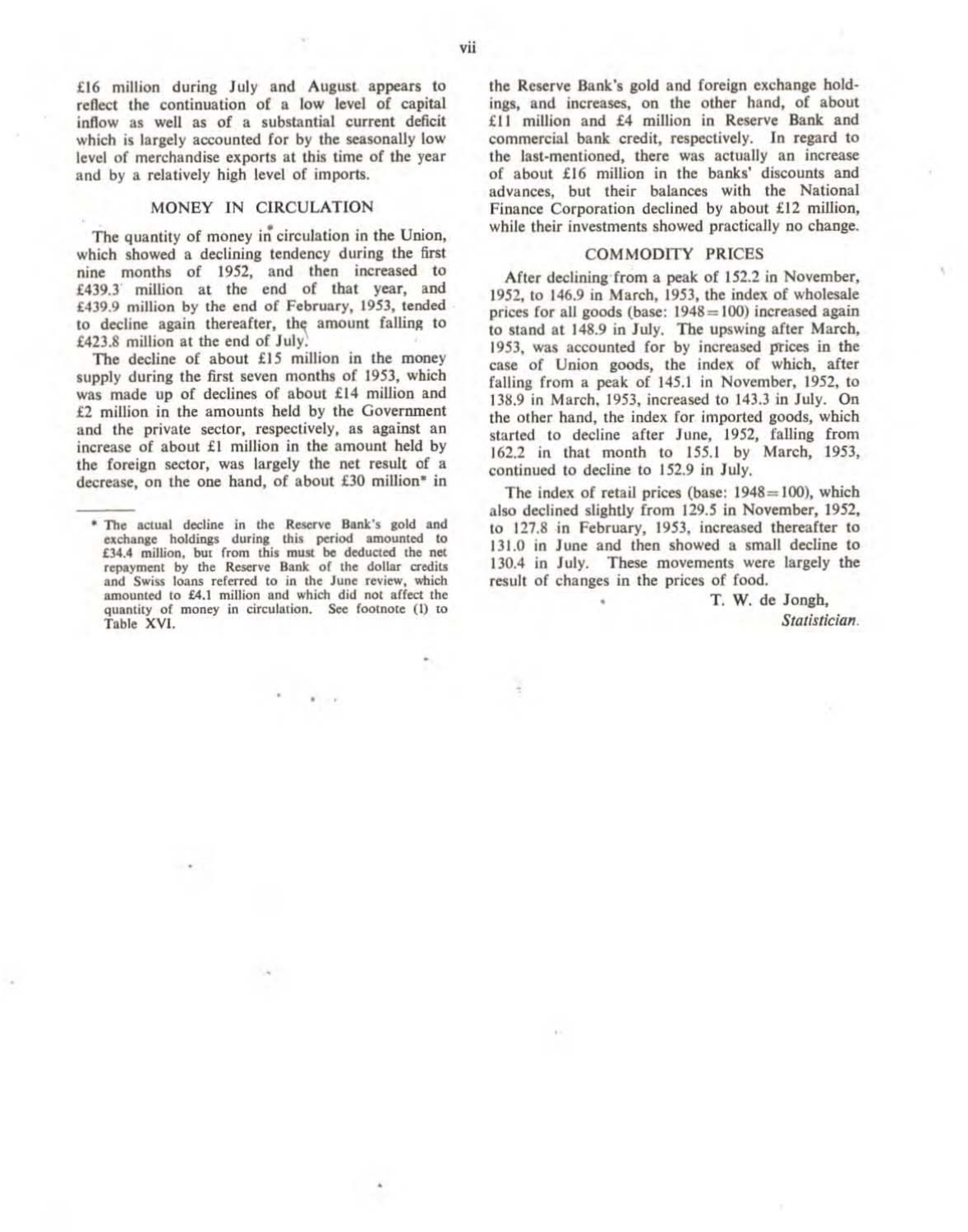# OORSIG VAN GELD. EN BANKWESE

Die omvang van die Unie se ekonomiese bedrywigheid, in terme van geld gemeet en met uitsluiting van seisoensbewegings, wat gedurende 1952 geneig het om min of meer op 'n konstante peil te beweeg. en toe taamlik sterk gedurende die eerste kwartaal van 1953 toegeneem het, het 'n klein dating gedurende die tweede kwartaal getoon. Hierdie afname van die eerste tot die tweede kwartaal van 1953 was grotendeels die gevolg van 'n aansienlike daling in effektebeursomset, alhoewel daar ook, soos uit die onderstaande tabel waargeneem kan word, kleiner afnames in die waarde van invoere, spoorweginkomste en die waarde van eiendomstransaksies was. Ander indekse, soos dié van die waarde van uitvoere, diskonteringe en voorskotte van die handelsbanke en kleinhandelsverkope het in werklikheid klein toenames getoon, d.i. na aansuiwering vir seisoensbewegings. Met betrekking tot die boubedryf, terwyl die waarde van bouplanne goedgekeur en van geboue begin 'n taamlike sterk toename in die tweede kwarlaal getoon bet, was daar 'n verdere daling in die indeks van werkverskaffing in die boubedryf. Hierteenoor het werkverskaffing in die nywerheid en die mynbou baie min verandering getoon, alhoewel die neiging effens afwaarts was.

# Indekse - Aangesuiwer vir Seisoenskommelings  $(1948=100)$

|                                             | 1953             |                            |
|---------------------------------------------|------------------|----------------------------|
|                                             | 1 <sub>ste</sub> | 2de<br>kwartaal, kwartaal. |
| Bankdebette                                 | 155              | 151                        |
| Effektebeursomset                           | 70               | 51                         |
|                                             | 128              | 115                        |
| Waarde van uitvoere (uitgeson-              |                  |                            |
| derd goud)                                  | 195              | 201                        |
| Spoorweginkomste                            | 149              | 146                        |
| Diskonteringe en voorskotte van             |                  |                            |
| handelsbanke                                | 140              | 141                        |
| Waarde van kleinhandelsverkope*             | 111              | 112                        |
| Waarde van eiendomstransaksies              | 87               | 86                         |
| Waarde van bouplanne goedge-                |                  |                            |
|                                             | 114              | 124                        |
| Waarde van geboue begint<br>$\cdots$        | 120              | 151                        |
| Werkverskaffing: Boubedryf<br><b>TENNIS</b> | 106              | 101                        |
| Nywerheid<br>$\cdots$                       | 114              | 113                        |
| Mynbou                                      | 113              | 112                        |
| A REPORT OF A STREET WAS CITED FOR DWOL.    |                  |                            |

Vyf stedelike gebiede. † Agtien stedelike gebiede.

### **BETALINGSBALANS**

Hoofsaaklik ten gevolge van 'n seisoensdaling in die uitvoere van koopware, het die Unie se netto lopende tekort teenoor die buitewêreld 'n aansienlike toename in die tweede kwartaal van 1953 vergeleke met die eerste kwartaal getoon, maar aangesien bierdie loename gedeelteiik vergoed is deur 'n styging in die netto toevloei van kapitaal, was die daling in die land se goud- en buitelandse valutabesit in die tweede kwartaal slegs effens groter as in die eerste kwartaal. Indien die eerste helfte van 1953 egter met die ooreenstemmende tydperk in 1952 vergelyk word, word gevind dat, terwyl die netto lopende tekort in werklikheid 'n aansienlike daling in die 1953 tydperk getoon het, daar 'n groter afname in die netto toevloei van kapitaal was, sodat die Unie se goud- en buiteiandse valutabesit ook 'n sterker daling getoon het.

Die invoere van koopware het effens gedaal van ongeveer £106 miljoen in die eerste kwartaal van 1953 tot naastenby £105 miljoen in die tweede kwartaal. sodat die totaal vir die eerste helfte van die jaar op ongeveer £211 miljoen te staan gekom het, vergeleke met ongeveer £230 miijoen in die eerste helfte van 1952. Aan die ander kant het die uitvoere van koopware, uitgesonderd staafgoud, goudprodukte en skeepsvoorrade, van ongeveer £74 miljoen in die eerste kwartaal van 1953 tot ongeveer £62 miljoen in die tweede kwartaal gedaal, wal 'n totaal van ongeveer £136 miljoen vir die eerste hetfte van die jaar gee, vergeleke met ongeveer £139 miijoen vir die ooreenstemmertde tydperk van \952. Gevolglik het die land se handelstekort van naastenby £32 miljoen in die eerste kwartaal van 1953 tot ongeveer £43 miijoen in die tweede kwartaal toegeneem, wat die totaal vir die eerste helfte van die jaar op ongeveer £75 miljoen te staan gebring het, vergeleke met ongeveer £91 miljoen in die eerste helfte van 1952.

Indieo die Unie se netto goudproduksie, aan die een kant, en sy teko'rt t.O.V. lopende onsigbare poste, aan die ander kant, in aanmerking geneem word, dui voorlopige skattings daarop dat die netto lopende tekort teenoor die buitewêreld van ongeveer £16 miljoen in die eerste kwartaal van 1953 tot ongeveer £24 miijoen in die Iweede kwartaai toegeneem hel, sodat die totaal vir die eerste helfte van die jaar naastenby £40 miijocn beloop het. vergeleke met ongeveer £54 miljocn in die eente helfte van 1952.

Wat kapitaalbewegings betref, het trekkings teen die uraanlenings in die tweede kwartaal van 1953 ongeveer £4 miljoen en ander netto private kapitaalontvangste ongeveer £2 miljoen bedra. Hierbenewens het trekkings teen die 1.B.H.O.-lenings ongeveer £2 miljoen beloop, terwyl die banke se korltermyn buiteiandse verpligtings met ongeveer £1 miljoen toegeneem het, sodat die totale netto toevloei van kapitaal uit alle bronne op ongeveer £9 miljoen te staan gekom het, vergeieke met omlrent £4 miljoen in die eerste kwartaal van die jaar. Die totale netto toevloei van kapitaal het dus ongeveer £13 miljoen in die eerste helfte van 1953 beloop, vergeieke met omlrent £37 miljoen in die eerste helfte van 1952.

Ten gevolge van bogenoemde transaksies het die

**jesterné projekty**